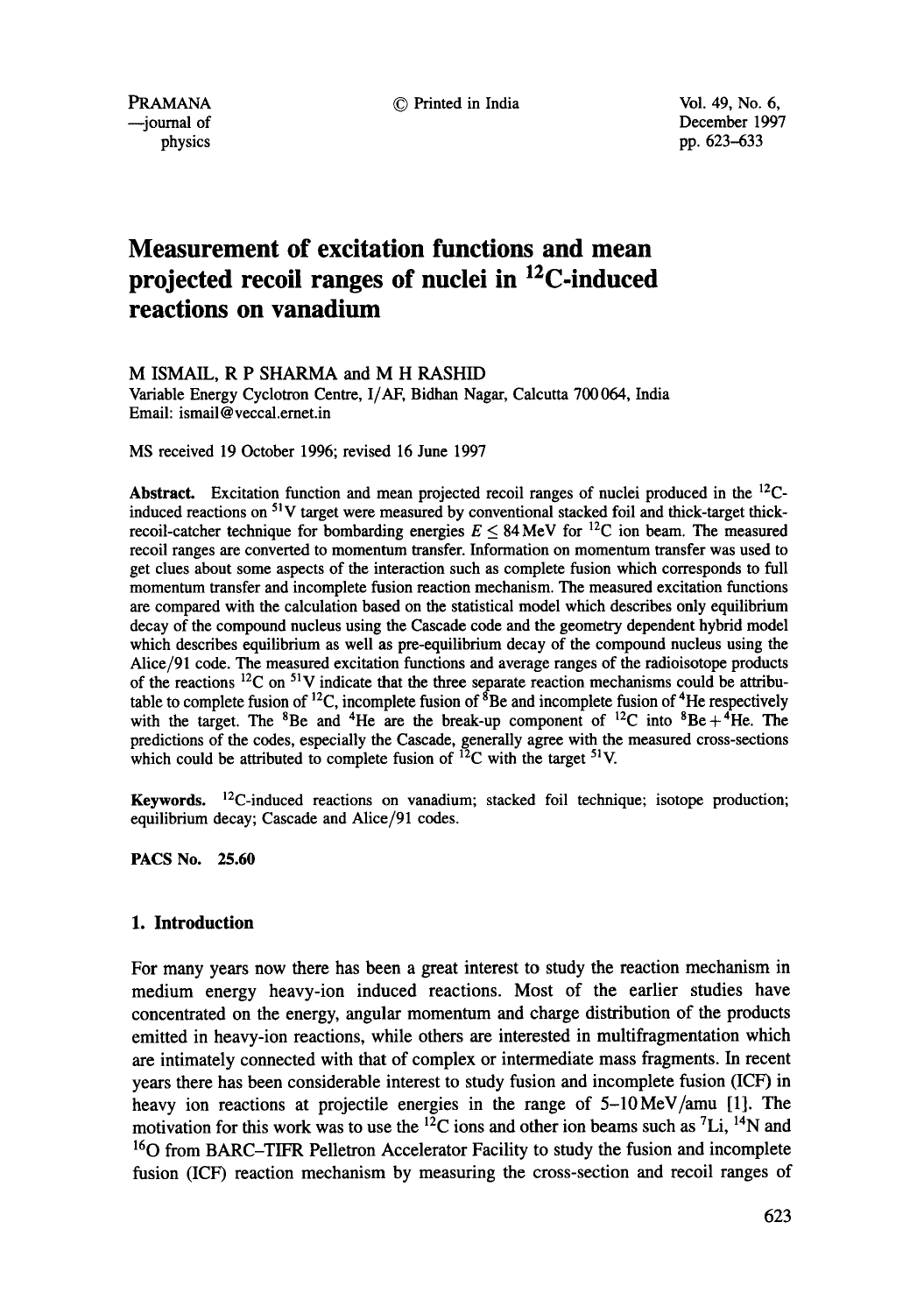radioactive products which could be converted to linear momentum transfer to the compound nucleus.

In the case of fusion reaction the highly excited nuclear system decays by evaporating low energy nucleons and alpha particles at the equilibrium stage. While in the case of ICF reaction only a part of the projectile fuses with the target nucleus and the other part moves in beam direction with almost the same velocity as that of incident ion beam. The excitation function and mean projected recoil ranges of nuclei produced in the 12C-induced reactions on  $51V$  target were measured by conventional stacked foil and thick target thick recoil catcher technique for bombarding energies  $E \leq 84 \,\text{MeV}$  <sup>12</sup>C ion beam. The work reported here also relates to the measurements of the recoil ranges of nuclei produced, to get experimental information about the momentum transfer associated with specific final nuclei. The linear momentum transfer characteristics of reactions supplement the energy partitioning characteristics of the reactions. The average linear momentum transfer characterizes the global features of the projectile target interaction and provides a convenient indication of the reaction mechanism. It will be largest for complete fusion reactions and reduced for direct (incomplete fusion), pre-equilibrium and break-up processes in which much of the incident momentum is carried away by the fast particles in the early stages of the reaction. Experiments have been performed at the BARC-TIFR (14- UD Pelletron) Medium Energy Heavy Ion Accelerator Facility at Bombay. Several techniques have been devised to measure the momentum of the recoil nuclei. Measurement of recoil velocity of the detected heavy products can be used to identify the fusion modes i.e. the complete fusion or incomplete fusion (ICF). Attempts to measure recoil velocity have been made in time of flight studies; however only the mass of the residue is identified and not its atomic number. If the heavy residue is a radio isotope, the original recoil velocities could be inferred from its range measurement in a stopping medium. This is a long established way of investigating heavy-ion reactions [2-4].

In the present work the linear momentum transfer characteristic in the  $^{12}$ C-induced reactions on 51V, was obtained employing the classical method of thick-target thickcatcher recoil range measurements  $[2-4]$ . Several excitation functions for the <sup>12</sup>C-induced reactions on  $51V$  measured by using the stacked foil technique are presented. The excitation functions of the radioactive products observed in reactions contain some information about the mechanism of the interaction of the  ${}^{12}$ C-induced reactions on  ${}^{51}$ V and we will be able to decipher some features of the partitioning of the incident energy into that carried away by outgoing fast particles at the pre-equilibrium stage (in contrast to evaporation), and that left as nuclear excitation by using the code Alice/91 [5]. In this work calculations in the framework of the equilibrium statistical model using the codes Cascade [6] and pre-equilibrium model using the code Alice/91 [5] were performed and the results are compared with experimental excitation functions. Various reaction mechanisms, supported by recoil range measurements, are indicated as contributing to the production of the radioactive nuclei.

# **2. Experimental procedure**

Excitation functions and mean projected recoil ranges of the nuclei produced in the 12Cinduced reactions on <sup>51</sup>V were measured using the absolute yields of characteristic  $\gamma$ -rays

624 **Pramana - J. Phys., Vol. 49, No. 6, December 1997**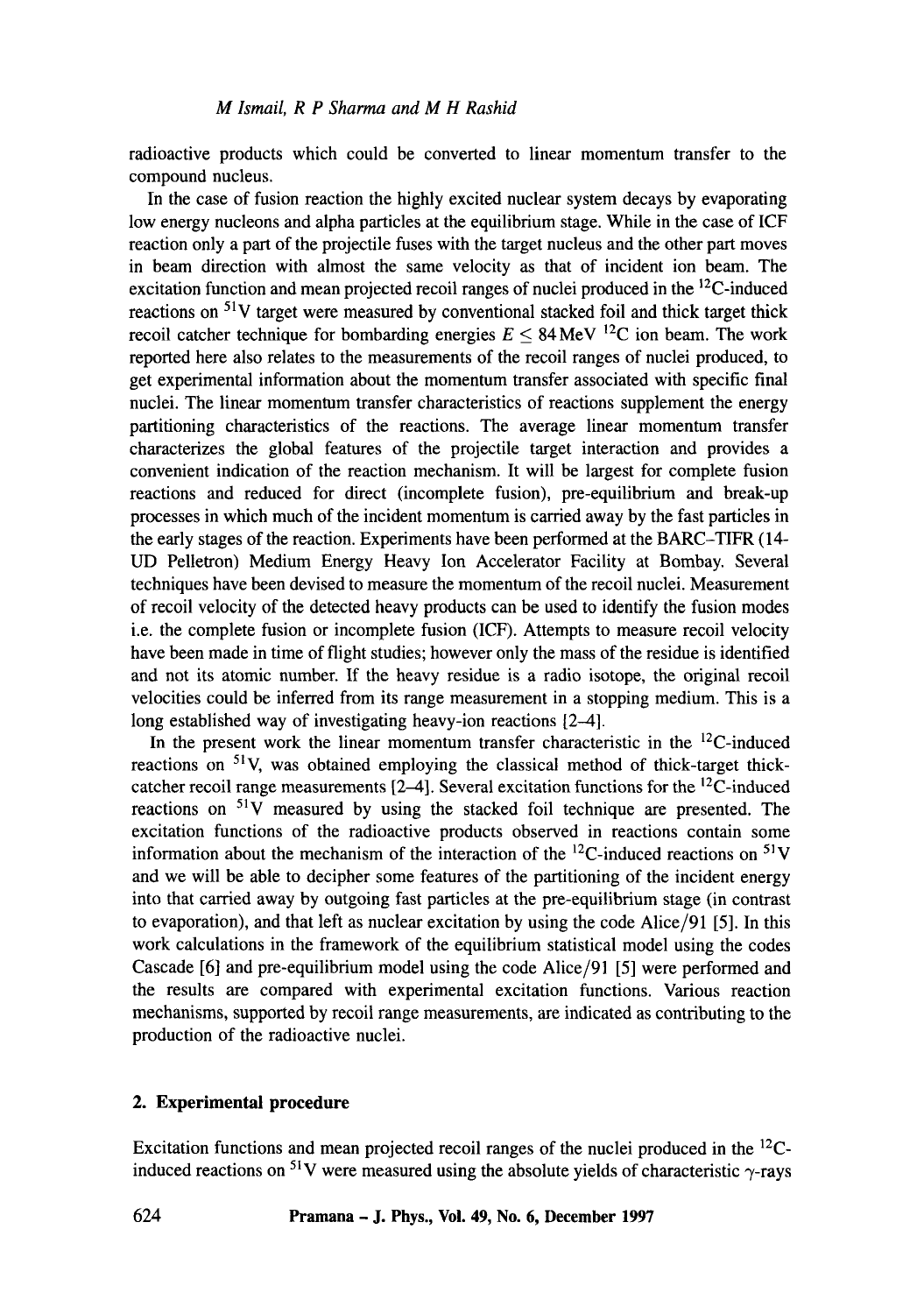pertaining to the decay of each radioactive residual nuclei by off-line  $\gamma$ -ray measurements. The targets were obtained by rolling vanadium foils using the rolling machine at TIFR, Bombay. The thickness of the targets for excitation function measurements was about  $\approx 2.0 \,\mu m$  whereas for the range measurements the thickness was about  $\approx 8.0 \,\text{\ensuremath{\mu}}$ . The stacks were formed by placing alternatively 4.34  $\text{\ensuremath{\mu}}$ m aluminium foils as degraders of  $^{12}C$  energy over the targets. Then the stacks were irradiated in a chamber specially constructed for this purpose by BARC, Bombay and having the facility to suppress electron in the Faraday cup by applying negative bias. The beam spot on the targets was limited to 5.0 mm diameter by using a stainless steel collimator in front of the targets. There were 13 targets in the stack for the excitation function measurement and 3 to 4 targets in the stack for recoil range measurements. The stacks were exposed to the analysed beam from the 14UD tandem pelletron accelerator facility at TIFR, Bombay. The beam current on the targets was kept below 200 enA. The total  $^{12}$ C-beam was collected and measured using a calibrated current integrater.

The average thickness of the target and degrader foils was determined by weighing. Each foil was cut out into a square shape and pasted on an annular aluminium holder having 21.0 mm as the outer diameter and 15 mm as the inner diameter.

The efficiency calibrations of the detector were done with a standard  $152$ Eu radioactive source. The efficiency of the detector was interpolated to the required energy value from the measured efficiency curve. However to improve the interpolation, the efficiency curve was fitted to a function of the form

$$
\varepsilon(E_{\gamma}) = \sum_{i=1,4} A_i * (E_{\gamma})^{i-1} + B_1 \exp(-B_2 * E_{\gamma})
$$
 (1)

by a non-linear least square method (for details see ref. [7]) where *Ai and Bi are* constants to be determined by least-square fit and  $E_{\gamma}$  is the  $\gamma$ -ray energy. The fit improves the accuracy of interpolation considerably.

The mean beam energy at half thickness in each foil of a stacked foil assembly was calculated from energy degradation of the initial beam energy using the coefficients obtained from fitting the stopping power data for different materials. The  $\alpha$ -stopping power tables of Williamson *et al* [8] were used for fitting. Then the stopping power S for a given combination of stopping medium and heavy-ion beam and velocity is calculated by means of the well-known scaling law

$$
S/(\gamma Z_1)^2 = S_{\text{ref}}/Z_{\text{ref}}^2 \tag{2}
$$

in which ( $\gamma Z_1$ ) is the heavy-ion effective charge ( $Z_1$  being its atomic number) and  $S_{ref}$  is the stopping power of the same medium for a reference ion  $(\alpha$ -ion) of the same velocity and of effective charge  $Z_{ref}$ . The tabulation is then generated based on the arguments of the effective charge parameter  $\gamma$  (Z<sub>1</sub>, *E/A, Z*<sub>2</sub>) given in [9]. The stopping power generated in this way is very similar to that generated by the code TRIM.

The production cross-sections were determined using the absolute yields of characteristic  $\gamma$ -rays belonging to each final nucleus. The  $\gamma$ -rays emitted by the irradiated targets and their associated catcher foils were detected with a HPGe detector available at TIFR, Mumbai as well as VECC, Calcutta. In most of the cases the  $\gamma$ -rays used in the yield determination (listed in table 1) stood out very prominently in the spectra and did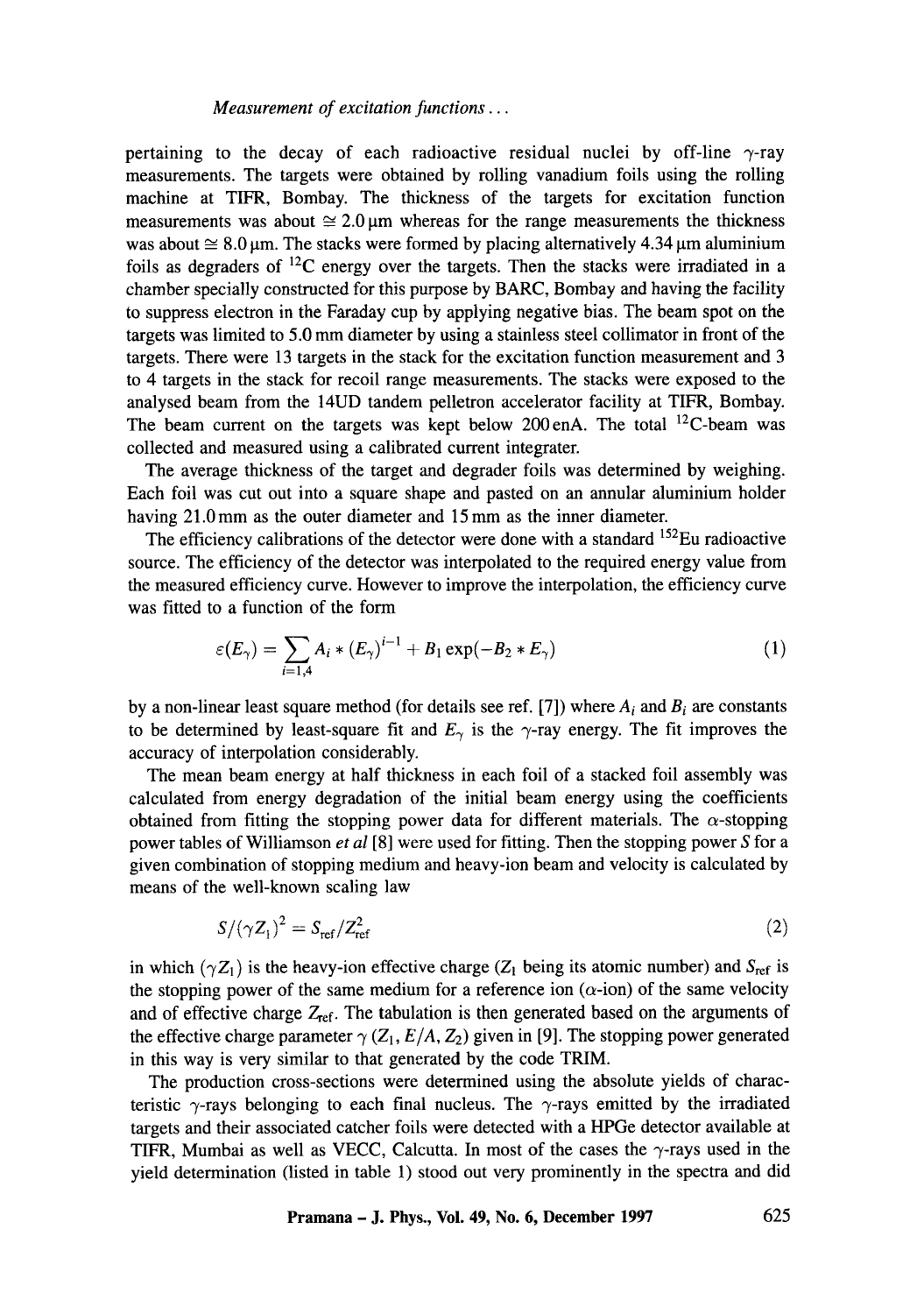| Nuclide          | Half-lives | $E_{\gamma}$ (keV) | $I_{\gamma}$ (abs) | Reaction                                              | $O$ -values (keV) |
|------------------|------------|--------------------|--------------------|-------------------------------------------------------|-------------------|
| $24$ Na          | 14.96 h    | 1368.6             | 1.0                | <sup>27</sup> Al(C, 2 $\alpha$ 4p3n) <sup>24</sup> Na | $-66997.4$        |
|                  |            |                    |                    | <sup>27</sup> Al(C, 3 $\alpha$ 2pn) <sup>24</sup> Na  | $-38701.5$        |
|                  |            |                    |                    | <sup>27</sup> Al(C, C 2pn) <sup>24</sup> Na           | $-31426.7$        |
|                  |            |                    |                    | $51$ V(C, $37$ Clpn) <sup>24</sup> Na                 | $-27378.9$        |
| 58 <sub>Co</sub> | 70.76d     | 810.80             | 0.994              | $51$ V(C, 2p3n) <sup>58</sup> Co                      | $-31147.6$        |
|                  |            |                    |                    | $51$ V(C, $\alpha n$ ) <sup>58</sup> Co               | $-2851.7$         |
| ${}^{57}Co$      | 271.7d     | 122.10             | 0.856              | $51$ V(C, 2p4n) <sup>57</sup> Co                      | $-39720.7$        |
|                  |            |                    |                    | $51$ V(C, $\alpha$ 2n) <sup>57</sup> Co               | $-11424.9$        |
| 56 <sub>Co</sub> | 78.76d     | 846.80             | 0.999              | $51$ V(C, 2p5n) <sup>56</sup> Co                      | $-51096.6$        |
|                  |            |                    |                    | <sup>51</sup> V(C, $\alpha$ 3n) <sup>56</sup> Co      | $-22800.7$        |
| $54$ Mn          | 312.2d     | 835.00             | 1.000              | $51$ V(C, 4p5n) <sup>54</sup> Mn                      | $-66158.7$        |
|                  |            |                    |                    | $51V(C, \alpha p 3n)$ <sup>54</sup> Mn                | $-37862.8$        |
|                  |            |                    |                    | $51$ V(C, 2 $\alpha n$ ) <sup>54</sup> Mn             | $-9566.9$         |

**Table 1.** Half-lives,  $\gamma$ -energies and branching ratios of the  $\gamma$ -decays and Q-values for C-induced reactions on V.

not pose any identification problem. The  $\gamma$ -ray spectra from the HPGe spectrometers were recorded on 3.5" diskettes by using PC-based data acquisition system. The spectra were later analysed by personal and SUPER-32 computers. The methods of analysis of the  $\gamma$ -ray spectra and the efficiency calibrations of the detector were the same as reported in ref. [10, 7].

The nuclear data necessary for the evaluation of the cross sections are presented in table 1. The half-lives of the radioactive atoms are taken from the chart of nuclides, the  $\gamma$ rays energies and branching ratios are taken from the table of isotopes [12]. In table 1 only those  $\gamma$ -rays are listed which were chosen for the calculation of the cross-sections. Q-values were calculated using the atomic mass table of Wapstra and Audi [13].

## *2.1 Recoil range measurements*

Several techniques have been devised to measure the momentum of the recoiling nuclei. In the present work the linear momentum transfer characteristics in the  $^{12}$ Cinduced reactions on  $51V$ , were obtained employing the classical method of thicktarget thick-catcher recoil range measurement technique ([2], [3] and [4]). If the target and catcher foils are perpendicular to the beam axis and the target thickness is larger than the maximum observable recoil range and let  $x$  be the fraction recoiling forward, then  $(1 - x)$  is the corresponding fraction recoiling backwards, N the number of residual nuclei produced per unit length of the target thickness,  $R_F$  and  $R_B$  the forward and backward ranges,  $T$  the target thickness and  $A_F$ ,  $A_B$  and  $A_T$  the activities induced in the forward and backward catchers and in the target. Then it easily follows that

$$
A_{\rm F} = xNR_{\rm F}; \quad A_{\rm B} = (1-x)NR_{\rm B}; \quad A_{\rm T} = NT - A_{\rm F} - A_{\rm B}.
$$
 (3a-c)

**626 Pramana - J. Phys., Vol. 49, No. 6, December 1997**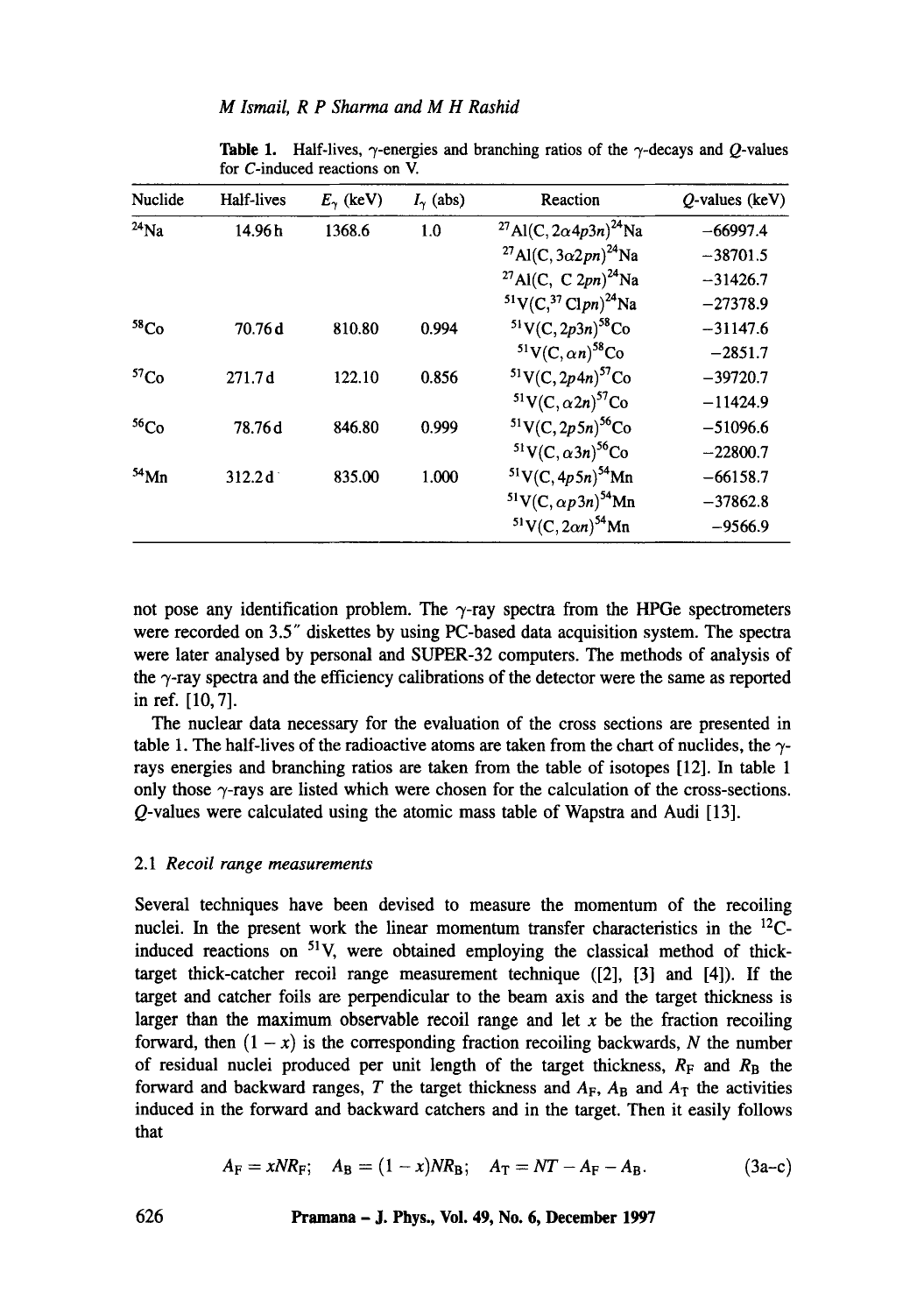*Measurement of excitation functions...* 

Hence

$$
A_{\rm F}/(A_{\rm F} + A_{\rm T}) = xR_{\rm F}/[T - R_{\rm B}(1 - x)]. \qquad (3d)
$$

Since x is close to unity, one can neglect the last term in the denominator  $(1 - x) \approx 0$ which is small in comparison with the target thickness and then one obtains

$$
R_{\rm F}=T\cdot A_{\rm F}/(A_{\rm F}+A_{\rm T}).\tag{4}
$$

This relation has been used in this work to measure the mean forward range in the <sup>12</sup>Cinduced reactions on 51V.

In order to obtain information about the linear momentum of the recoil products, their ranges were converted to velocities parallel to the beam direction  $(V_p)$  with the help of range-energy relation  $d\varepsilon/d\rho$  given by Lindhard, Scharff and Schiott theory [14]. The stopping power  $d\varepsilon/d\rho$  is the sum of two terms

$$
d\varepsilon/d\rho = (d\varepsilon/d\rho)_e + (d\varepsilon/d\rho)_n. \tag{5}
$$

For the electronic energy loss, the expression  $(d\varepsilon/d\rho) = k\sqrt{\varepsilon}$  given by Lindhard and Scharff [15] is used. For the energy loss due to nuclear collision the expression  $(d\varepsilon/d\rho)_n = -c\log{\lbrace \varepsilon^{\alpha}/a + b/\varepsilon^{\beta} \rbrace}$  with  $c = 0.2$ ,  $\alpha = 1.215$ ,  $a = 70.0$ ,  $b = 0.002$  and

| $E \pm \Delta E$<br>(MeV) | Recoil<br>energy<br>(MeV) | Range $(\mu m)$ and recoil energy of the products |                                   |                                    |                                    |                                   |  |
|---------------------------|---------------------------|---------------------------------------------------|-----------------------------------|------------------------------------|------------------------------------|-----------------------------------|--|
|                           |                           | 58 <sub>Co</sub>                                  | 57 <sub>Co</sub>                  | 56C <sub>O</sub>                   | $56$ Mn                            | $54$ Mn                           |  |
| $80.8 \pm 3.2$            | 15.4                      | 3.3<br>$(3.8 \pm 0.3)$<br>$14.2*$                 | 3.3<br>$(2.5 \pm 0.2)$<br>$13.9*$ | 3.2<br>$(2.6 \pm 0.2)$<br>$13.7*$  | 3.4<br>$(2.7 \pm 0.2)$<br>$13.7*$  | 3.3<br>$(1.7 \pm 0.1)$<br>$13.2*$ |  |
| $72.1 \pm 3.5$            | 13.7                      | 3.1<br>$(3.0 \pm 0.2)$<br>$12.6*$                 | 3.0<br>$(3.0 \pm 0.2)$<br>$12.4*$ | 2.93<br>$(2.5 \pm 0.2)$<br>$12.2*$ | 3.2<br>$(2.3 \pm 0.2)$<br>$12.2*$  | 3.0<br>$(2.1 \pm 0.2)$<br>$11.8*$ |  |
| $66.3 \pm 3.7$            | 12.6                      | 2.9<br>$(3.4 \pm 0.3)$<br>$11.6*$                 | 2.8<br>$(3.1 \pm 0.3)$<br>$11.4*$ | 2.8<br>$(2.3 \pm 0.2)$<br>$11.2^*$ | 3.0<br>$(2.1 \pm 0.2)$<br>$11.2^*$ | 2.9<br>$(2.3 \pm 0.2)$<br>10.8    |  |
| $62.7 \pm 3.8$            | 11.9                      | 2.7<br>$(2.1 \pm 0.2)$<br>$11.0*$                 | 2.7<br>$(2.7 \pm 0.2)$<br>$10.8*$ | 2.7<br>$(2.8 \pm 0.2)$<br>$10.6*$  | 2.8<br>$(1.4 \pm 0.1)$<br>$10.6*$  | 2.7<br>$(1.8 \pm 0.1)$<br>$10.2*$ |  |
| $56.2 + 4.0$              | 10.7                      | 2.5<br>$(3.3 \pm 0.3)$<br>$9.9*$                  | 2.5<br>$(2.6 \pm 0.2)$<br>$9.7*$  | 2.4<br>$(1.4 \pm 0.1)$<br>$9.5*$   | 2.6<br>$(0.8 \pm 0.1)$<br>$9.5*$   | 2.5<br>$(1.7 \pm 0.1)$<br>$9.2^*$ |  |
| $44.9 \pm 4.7$            | 8.6                       | 2.1<br>$(4.0 \pm 0.3)$<br>$7.9*$                  | 2.1<br>$(1.8 \pm 0.1)$<br>$7.7^*$ | 2.0<br>$7.6*$                      | $2.2\,$<br>$7.6*$                  | 2.1<br>$(0.7 \pm 0.1)$<br>$7.3*$  |  |

**Table 2.** Experimental and calculated ranges for the products in  ${}^{51}V + {}^{12}C$  reaction.

The measured recoil ranges are within ( ) and the corresponding recoil energies are marked with (\*). The calculated ranges are having  $\cong$  15% error due to errors in the stopping power parameter. See eq. (5).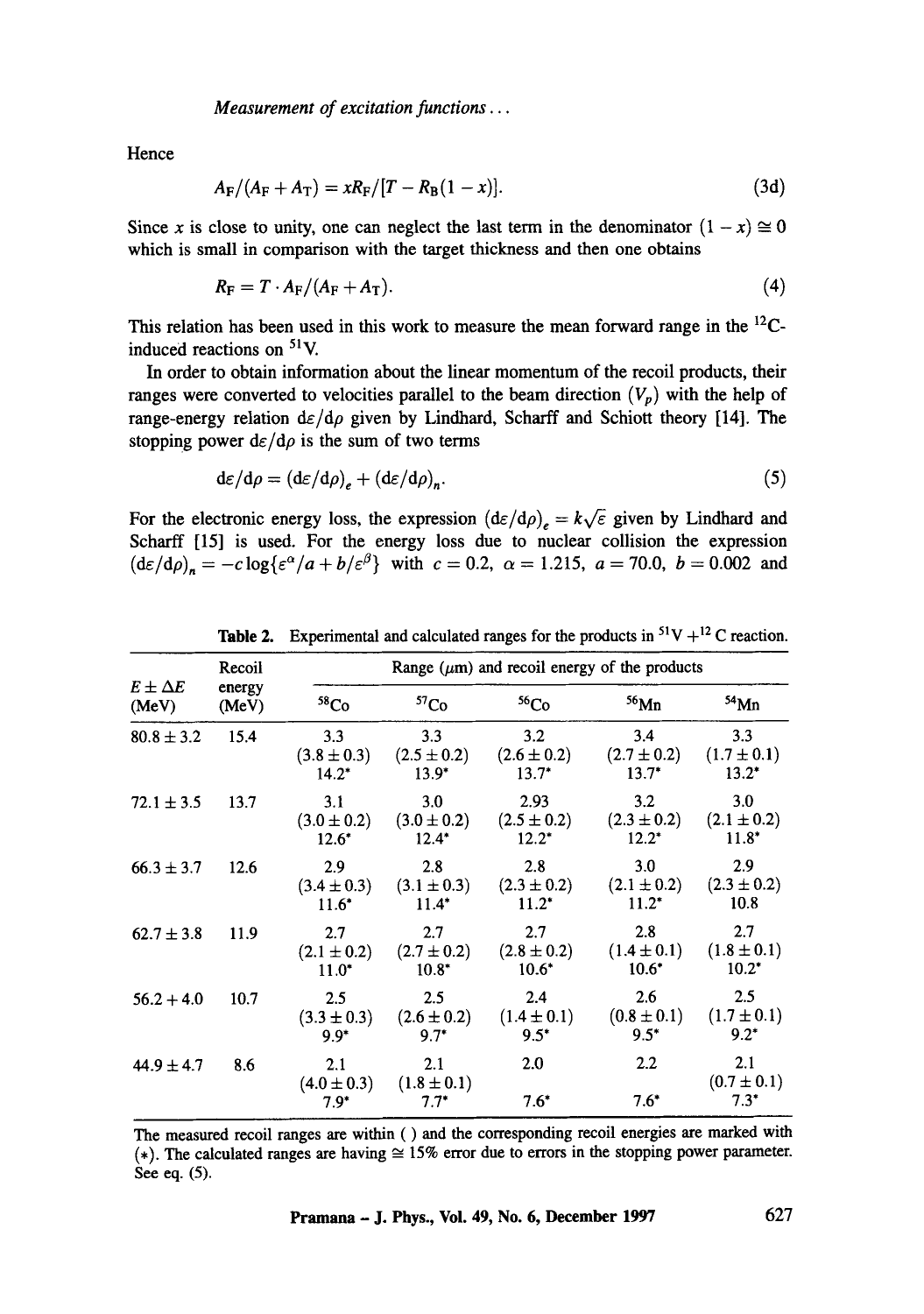$\beta = 0.815$ . In the recoil range limits which are relevant to the present work, the ranges are almost exactly proportional to the recoil velocity as shown above as well as in Northcliff and Schilling [16, 17]. It was shown in [18] that under these conditions, and with the assumption of an isotropic distribution of the evaporation vector, the evaporation contribution to the thick target recoil ranges may be neglected to the first order. The correction to  $(V_p)$  arising from the angular distribution of the recoils  $\langle \cos \phi \rangle$ , due to atomic collisions, was calculated by the expression derived by Blaugrund [19], where  $\phi$  is the average scattering angle due to nuclear collision. The constants used in the expressions for  $(d\varepsilon/d\rho)$ , and  $(d\varepsilon/d\rho)$ , are having  $\approx$  15% errors, thereby introducing  $\approx$  15% errors in the calculated range values also.

The technique for the range measurement mentioned above assumes uniform production cross-section for the nuclei throughout the target width in energy units so that the activities  $A_F$ ,  $A_B$  and  $A_T$  are exactly proportional to forward range, backward range and total target thickness. In the present work range measurements for the <sup>12</sup>C-induced reactions on <sup>51</sup>V target are shown in table 2. The thickness of <sup>51</sup>V targets correspond to  $\approx 6.4$  MeV in energy units for 84 MeV <sup>12</sup>C-ion and  $\approx 09.5$  MeV for the 44 MeV <sup>12</sup>C-ion. Therefore, in the present case (<sup>51</sup>V target) the cross-section at the two edges differ appreciably compared to the average cross-section over the target thickness. If the bombarding energy is at the rising part of the excitation function as seen from the high energy side then the range extracted by this method will be larger than the actual range whereas if the bombarding energy is at the declining part of the excitation function then the opposite will be true i.e. the extracted range will be smaller than the actual range. This is the reason why some of the extracted ranges are higher and others smaller than the calculated ranges. However the extracted ranges help in some cases to distinguish between compound nucleus by fusion reaction and incomplete fusion reaction including direct reaction mechanisms.

#### 2.2 *Cross-section determination*

The number of observed decays Z per unit time is related to the total number of decays  $Z_0$ per unit time by

$$
Z_0 = Z/[\varepsilon(E_\gamma) * I_\gamma(\text{abs})],\tag{6}
$$

where  $\varepsilon(E_{\gamma})$  is the detector efficiency and  $L_{\gamma}$ (abs) is the absolute  $\gamma$ -ray abundance per decay. The total number of decays,  $Z_0$ , is related to total reaction yield R for simple decays (simple decays correspond to direct production of radio isotopes by the nuclear reactions and we have used only such decays in all the measurements reported here) by the relation

$$
R = Z_0 \cdot \exp(\lambda T_2) / [(1 - \exp(-\lambda T)) \cdot (1 - \exp(-\lambda T_1))/\lambda T_1], \tag{7}
$$

where  $\lambda$  is the decay constant,  $T_1$  the irradiation time and  $T_2$  the cooling time after the end of irradiation and the beginning of the measurement and  $T$  is the counting time.  $R$  is related to the cross-section  $\sigma$  by the relation

$$
\sigma = R/[(N_A \cdot \delta x) \cdot \mathcal{I}], \tag{8}
$$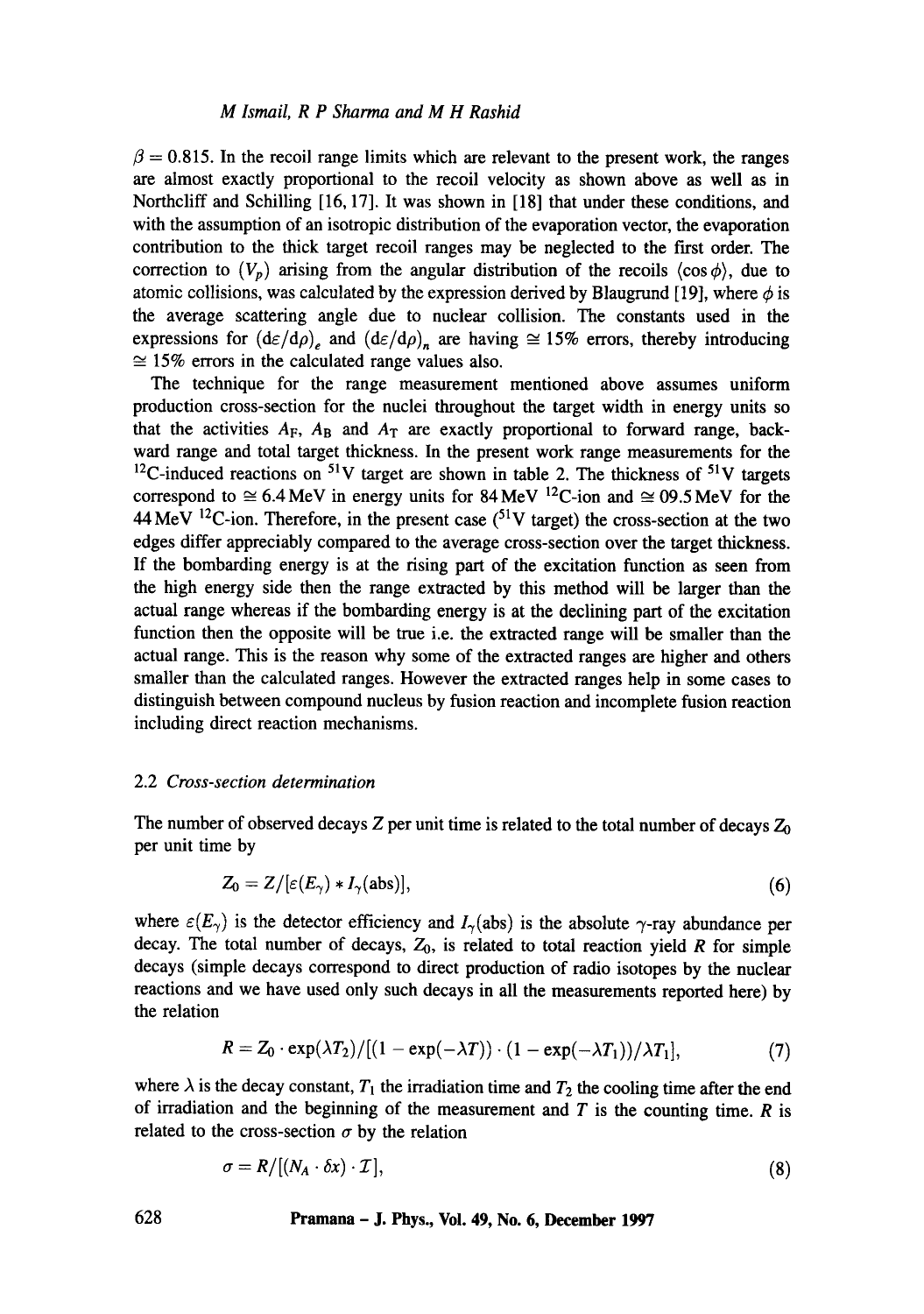*Measurement of excitation functions...* 

| Energy<br>$\pm \Delta E$ | Cross-sections for the products (mb) |            |           |            |           |  |  |  |
|--------------------------|--------------------------------------|------------|-----------|------------|-----------|--|--|--|
| (MeV)                    | $Co-57$                              | $Co-58$    | $Co-56$   | $Mn-54$    | Na-24     |  |  |  |
| 83.2                     | 48.4                                 | 122.0      | 23.3      | 79.3       | 13.3      |  |  |  |
| $\pm 0.8$                | $\pm 3.9$                            | $\pm$ 9.8  | $\pm 1.9$ | $\pm 6.3$  | $\pm 1.1$ |  |  |  |
| 79.7                     | 64.8                                 | 185.9      | 44.4      | 109.1      | 11.7      |  |  |  |
| $\pm 0.8$                | $\pm$ 5.2                            | ±14.9      | $\pm 3.6$ | $\pm 8.7$  | ±0.9      |  |  |  |
| 76.0                     | 68.4                                 | 170.4      | 47.8      | 119.6      | 10.5      |  |  |  |
| $\pm 0.9$                | ±5.5                                 | ±13.6      | $\pm 3.8$ | ±9.6       | $\pm 0.8$ |  |  |  |
| 72.3                     | 73.1                                 | 138.4      | 51.3      | 131.8      | 8.0       |  |  |  |
| $\pm 0.9$                | ±5.8                                 | $\pm 11.1$ | ±4.1      | $\pm 10.5$ | $\pm 0.6$ |  |  |  |
| 68.5                     | 102.2                                | 114.1      | 60.7      | 155.1      | 6.0       |  |  |  |
| $\pm 0.9$                | $\pm 8.2$                            | ±9.1       | ±4.9      | ±12.4      | $\pm 0.5$ |  |  |  |
| 64.4                     | 132.7                                | 72.9       | 52.9      | 163.7      | 4.5       |  |  |  |
| $\pm 1.0$                | $\pm 10.6$                           | $\pm$ 5.8  | $\pm 4.2$ | $\pm 13.1$ | $\pm 0.4$ |  |  |  |
| 60.2                     | 163.0                                | 48.6       | 37.7      | 154.4      | 2.9       |  |  |  |
| $\pm 1.0$                | $\pm 13.0$                           | $\pm 3.9$  | $\pm 3.0$ | ±12.4      | $\pm 0.2$ |  |  |  |
| 55.7                     | 200.7                                | 53.5       | 22.5      | 135.9      | 2.3       |  |  |  |
| $\pm 1.1$                | ±16.1                                | ±4.3       | ±1.8      | ±10.9      | $\pm 0.2$ |  |  |  |
| 51.1                     | 180.9                                | 67.3       | 7.7       | 79.3       | 1.8       |  |  |  |
| $\pm 1.1$                | ±14.5                                | $\pm$ 5.4  | $\pm 0.6$ | $\pm 6.3$  | $\pm 0.1$ |  |  |  |
| 46.0                     | 166.8                                | 93.4       | 0.0       | 36.9       | 2.5       |  |  |  |
| $\pm 1.2$                | $\pm$ 13.3                           | $\pm 7.5$  |           | $\pm 3.0$  | $\pm 0.2$ |  |  |  |
| 40.5                     | 94.9                                 | 90.0       | 0.0       | 12.3       | 1.7       |  |  |  |
| $\pm 1.3$                | ±7.6                                 | $\pm 7.2$  |           | ±1.0       | $\pm 0.1$ |  |  |  |
| 34.4                     | 25.4                                 | 52.2       | 0.0       | 0.0        | 3.1       |  |  |  |
| $\pm 1.5$                | ±2.0                                 | ±4.2       |           |            | $\pm 0.2$ |  |  |  |

**Table 3.** Experimental cross-section for  ${}^{12}C$ -induced reaction with  ${}^{51}V$ .

where  $N_A$  is the number of atoms/cm<sup>3</sup> of the target material,  $\delta x$  is the thickness of the foil (in cm) and  $\mathcal I$  is the total number of incident particles during irradiation (calculated from total charge measured by current integrator).

## **3. Experimental results**

In table 3 and figures 1a to 1d our experimental results for the production of  $54$ Mn,  $56$ Co,  $57Co$ ,  $58Co$  and  $24Na$  radio-nuclides via  $^{12}$ C-induced reactions on  $51V$  are summarized. The radio-isotope <sup>24</sup>Na could also be produced by <sup>12</sup>C induced reaction on <sup>27</sup>Al which is used as catcher foils in the stacks. The possible Q-values are listed in table 1. The uncertainty given for the energy values includes those of target thickness and beam energy resolution  $(\pm 5.0 \,\text{keV})$  only. The solid lines and the dashed lines are respectively the Cascade code [6] and Alice/91 [5] fits. In table 3 the experimental cross-sections for the reaction <sup>12</sup>C + <sup>51</sup>V are presented respectively along with absolute errors of  $\approx$  8%. The absolute error consists of uncertainties due to target foil thickness  $(\pm 2\%)$ , the beam current integration ( $\pm 2\%$ ), the detector efficiency ( $\pm 5\%$ ) and the analysis of the  $\gamma$ -ray spectra (statistical uncertainty) generally  $(\leq 2\%)$ . The uncertainties caused by the large size of the irradiation area and the non-uniformities of the target contribute about 5% to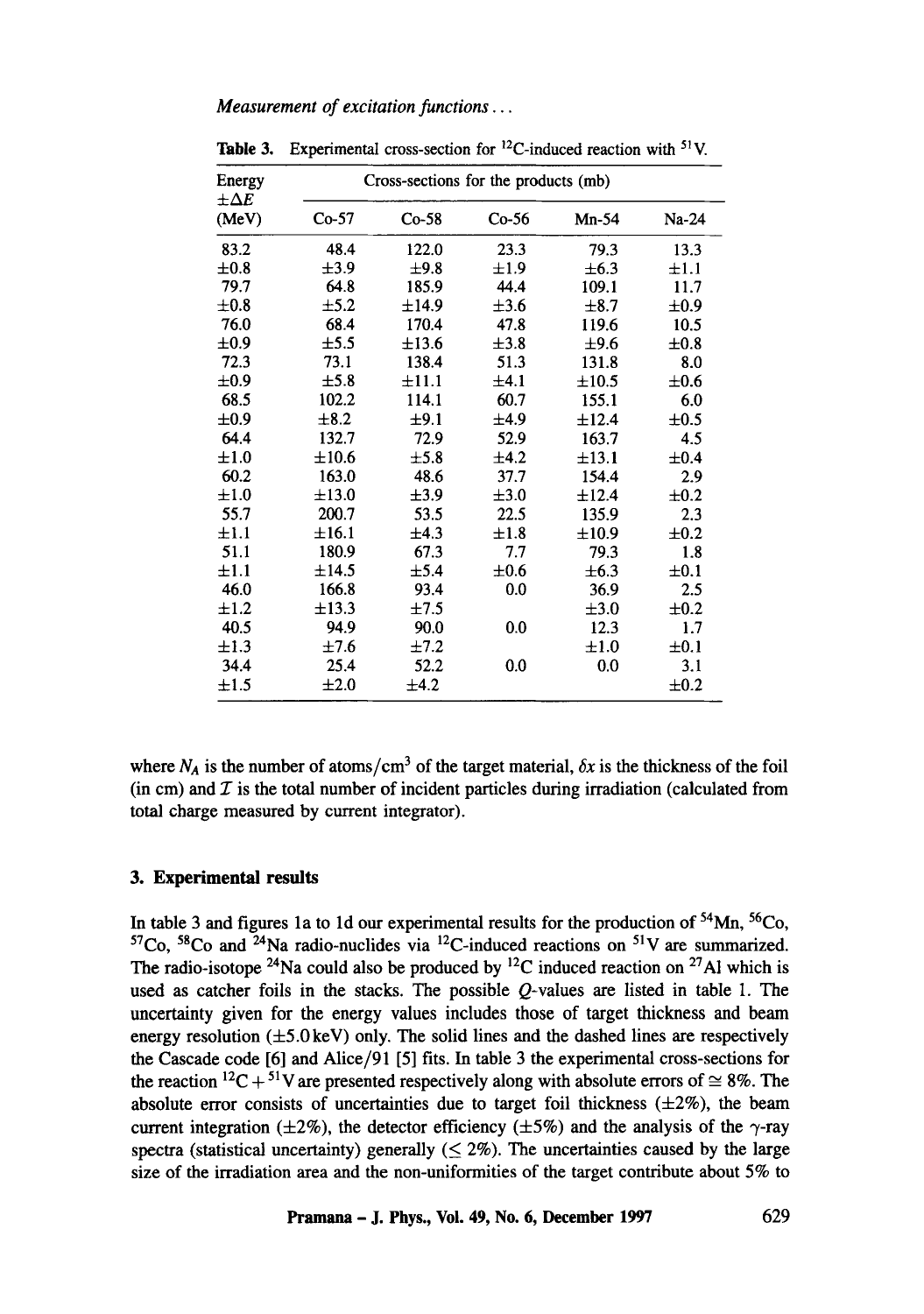

Figure 1. The total residual production cross-section in mb for the reaction (a)  $51V$  $(1^2C, 2p3n)$  <sup>58</sup>Co (e), (b) <sup>51</sup>V (<sup>12</sup>C, 2p4n) <sup>57</sup>Co (e), (c) <sup>51</sup>V (<sup>12</sup>C, 2p5n) <sup>56</sup>Co (e) and (d)  $51\overline{V}$  ( $^{12}C$ ,  $4p5n$ )  $^{54}Mn$  ( $\bullet$ ) are plotted as a function of  $^{12}C$ -particle bombarding energy. Solid lines are the Cascade model calculation and dashed lines are Alice/91 calculation with  $N_0 = 12$ ,  $N_n = 6$ ,  $N_p = 6$  and  $N_h = 0$ , normalized to experimental values at the maximum cross-section point with normalization constant  $N = 1.00$  for all the solid line curve and for the dashed line curves (a)  $N = 0.5$ , (b)  $N = 1.0$ , (c)  $N = 0.3$  and (d)  $N = 1.0$ .

the average error of the cross-section. However, the above mentioned average error values do not include the uncertainties of the nuclear data used in the analysis.

### **4. Comparison with theoretical predictions**

A rigorous theory of nuclear reaction for which calculations can be performed to describe mass, angular and energy distribution data from intermediate energy collision with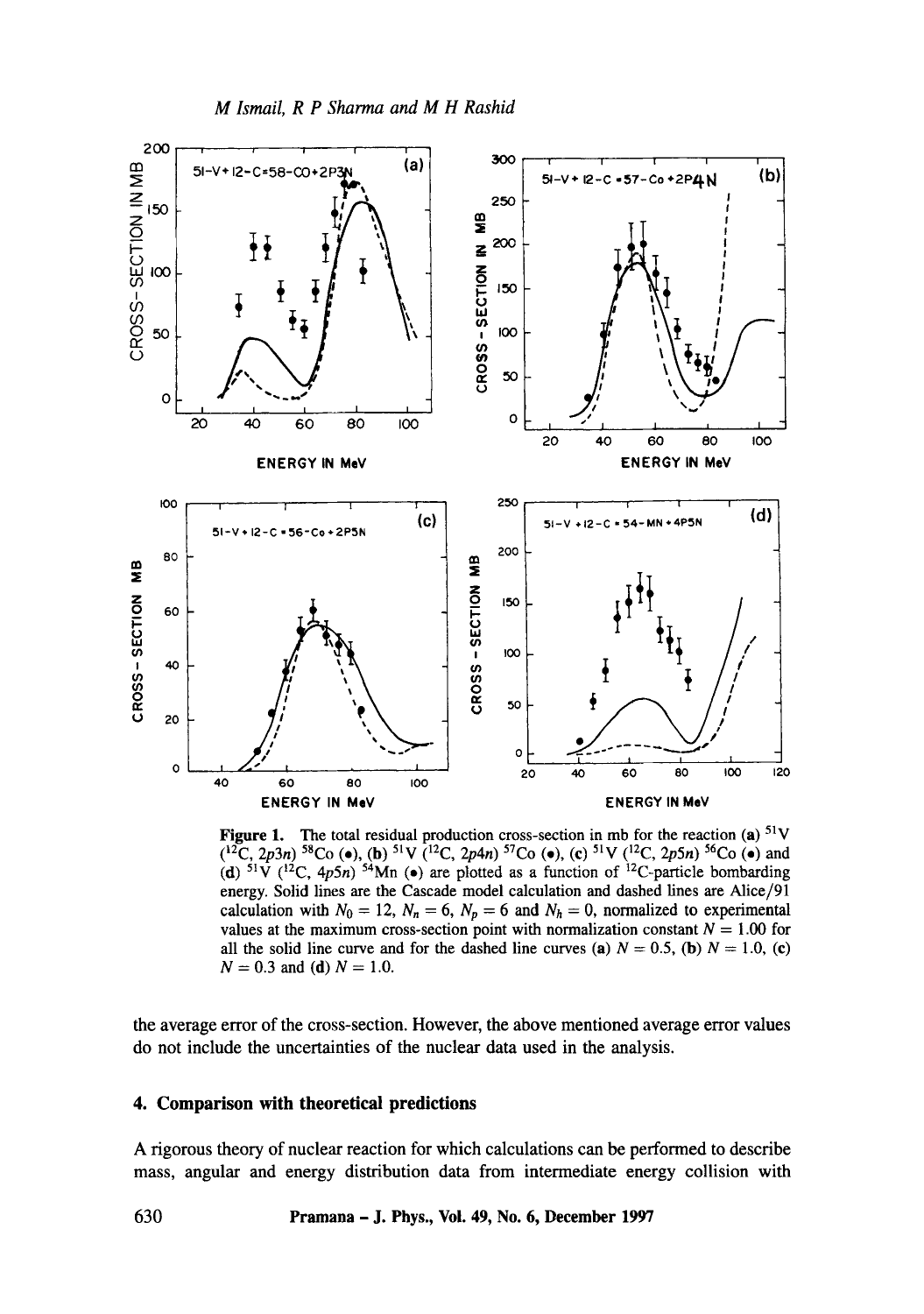complex particle is presently not available. A simpler compound statistical model is generally applicable below 7MeV/nucleon owing to very low probability for preequilibrium and direct reaction processes [20]. However, the energy range of present work is also  $\leq$  7 MeV/nucleon only. Hence our discussion will be based mostly on compound statistical models. It is well-known that the compound statistical model gives a correct overall description of the excitation functions and particle energy spectra in nuclear reactions at medium energies. However, the calculations fall to account for all details such as the exact position of the maximum or the slope of the ascending and descending part of the excitation functions. We have investigated the nuclear mechanism of the nuclear reaction  ${}^{12}C + {}^{12}V$  by using the two computer codes Cascade [6] and Alice/91 [5]. The Cascade code is based on the assumption that the projectile and target form a compound nucleus in statistical equilibrium and Hauser-Feshbach formula together with the statistical nuclear model are applied in order to calculate the intensities of the various decay chains and thus the excitation functions of the reactions. The Alice/91 code describes the process of equilibrium evaporation of particles and  $\gamma$ -rays in terms of the Weisskopf and Ewing model [21] and pre-equilibrium reaction mechanism according to the hybrid and geometry dependent hybrid model. The high energy part of the excitation functions are dominated by pre-equilibrium reaction mechanism whereas the low energy parts are dominated by evaporation with its characteristic peak as seen in [7, 10]. Besides evaporation of neutrons and protons, clusters such as deuteron and  $\alpha$ -particles can be considered. The nuclear masses were taken from Wapstra and Audi [13] mass table if available, otherwise calculated from the Mayers and Swiatecki mass formula [22], liquid drop masses with pairing. The inverse cross-sections were calculated using the optical model subroutine of Alice/91 [5], where the optical model parameters were those of Becchetti and Greenlees [23]. In the present work our excitation functions are calculated on the basis of (i) statistical model which describes only equilibrium decay using the code Cascade [6] and (ii) geometry dependent hybrid model [24] using the program Alice/91 [5] on the super-32 computer at our centre. In figures la to ld, the filled circles are measured cross-sections. The theoretical values shown in the figures la to ld are multiplied by a factor so as to match the experimental data at the maximum cross-section point. The multiplying factors are given in the figure captions. The multiplying factors also indicate the quality of fit between experimental and theoretical values. The dashed curves and solid curves are the calculated cross-section based on the codes Alice/91 and Cascade respectively. Figures la to lc show that the excitation functions for the  $2pxn$  or  $\alpha xn$  channels are predicted reasonably well by Cascade code whereas Alice/91 code fits only  $56C$ o excitation function fairly well. However there is one exception i.e. the first peak in the excitation function for the production of  $58Co$ which the codes underpredict. This is mostly due to  $\alpha n$  channel as seen in the excitation function for the reaction  ${}^{59}Co(\alpha, \alpha n){}^{58}Co$  (see ref. [11]). Figure 1d shows the excitation function for the  $2\alpha n$  or  $4p5n$  channels for the production of <sup>54</sup>Mn. Both the codes underpredict the production cross-sections. These possibly indicate that these radioisotopes  $58\text{Co}$  and  $54\text{Mn}$  are not only produced by  $\alpha$ -evaporation but also by another mechanism possibly by break-up of <sup>12</sup>C into  $\alpha$  and <sup>8</sup>Be. Then the fusion of <sup>8</sup>Be and evaporation of a neutron to produce <sup>58</sup>Co and the fusion of  $\alpha$  and evaporation of a neutron to produce 54Mn radio isotopes. The measured average ranges also support the incomplete fusion reaction mechanism. In Cascade and Alice/91 codes evaporations of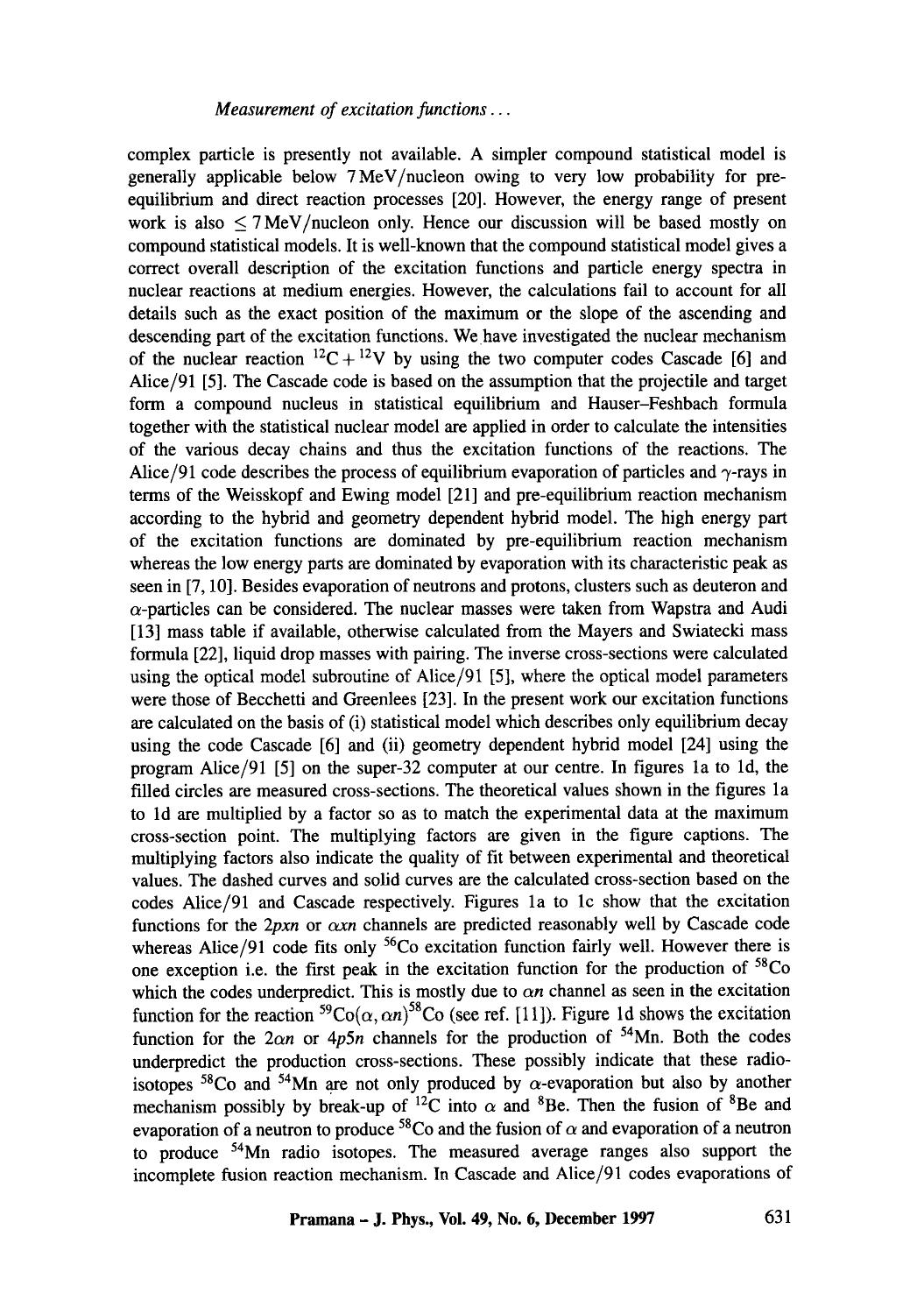#### *M lsmail, R P Sharma and M H Rashid*

only n, p and  $\alpha$  particles are being taken into account. That is why they underpredict the incomplete fusion of  ${}^{8}$ Be and  ${}^{4}$ He with the target  ${}^{51}$ V. However, the predictions of these codes, especially the Cascade, generally agree with the measured cross-sections which could be attributed to complete fusion of  $^{12}$ C with the target <sup>51</sup>V.

### **5. Conclusion**

A consistent set of 4 excitation functions has been measured for  ${}^{12}C$ -induced reactions on  $51V$  target. The measured excitation functions and average ranges of the radioisotope products of the reactions  ${}^{12}$ C on  ${}^{51}$ V give some indication that the three separate reaction mechanisms which could be attributed to complete fusion of  $^{12}C$ , incomplete fusion of  $8B$ e and incomplete fusion of  $4He$  respectively with the target. The  $8Be$  and  $4He$  are the break-up component of <sup>12</sup>C into  ${}^{8}Be + {}^{4}He$ . It can be seen that the predictions of the codes, especially the Cascade, generally agree with the measured cross-sections which could be attributed to complete fusion of  ${}^{12}C$  with the target <sup>51</sup>V.

## **Acknowledgements**

The authors thank the staff of Pelletron at TIFR for help. They also thank Mr P P Butte for technical help and Dr M Blann for supplying the Alice/91 code.

### **References**

- [1] B S Tomar, A Goswami, AV R Reddy, S K Das, P P Burte, S B Manohar and Satyaprakash, Z *Phys.* A343, 223 (1992) B S Tomar, A Goswami, A V R Rcddy, S K Das, P P Burte and S B Manohar, *Phys. Rev.* C49, 941 (1994)
- [2] N Sugarman, M Campos and K Wielgoz, *Phys. Rev.* 101, 388 (1956)
- [3] J M Alexander, in *Nuclear Chemistry* edited by L Yaffe (Academic, New York, 1968) vol. 1, p. 273
- [4] J M Alexander and G N Simonoff, *Phys. Rev.* B133, 93 (1964)
- [5] M Blann, Alice/1991  *A Evaporation Code* (Lawrence Livermore National Lab, University of California, Livermore UCID-20169, 1985)
- [6] F Puhlhofer, *Nucl. Phys.* A280, 267 (1977)
- [7] M Ismail, *Phys. Rev.* C41, 87 (1990)
- [8] C F Williamson, J P Boujot and J Picard, CEA-R 3042 (1966)
- [9] F Hubert, R Bimbot and H Gavin, *Atomic Data Nucl. Data Tables* 46, 1 (1990)
- [10] M Ismail and A S Divatia, *Pramana J. Phys. 30,* 193 (1988) M Ismail, *Pramana - J. Phys.* 32, 605 (1989)
- [11] M Ismail, *Pramana -J. Phys.* 40, 227 (1993) R Michel and G Brinkmann, *Nucl. Phys.* A338, 167 (1980)
- [12] C M Lederer and V S Shirley, *Table of Isotopes,* 7th edition (New York, John Wiley, 1978)
- [13] A H Wapstra and G Audi, *Nucl. Phys.* A432, 1 (1985)
- [14] J Lindhard, M Scharff and H E Schiott, *Matt. Fys. Medd. Dan. Vid. Selsk.* 33, 14 (1963)
- [15] J Lindhard and M Scharff, *Phys. Rev.* 124, 128 (1961)
- [16] L C Northcliffe, *Annu. Rev. Nucl. Sci.* 13, 67 (1963)
- [17] L C Northcliffe and R F Schilling, *Nucl. Data Tables* A7, 233 (1970)
- [18] L Winsberg and J M Alexander, *Phys. Rev.* 121, 518 (1961)
- [19] A E Blaugrund, *Nucl. Phys.* **88,** 501 (1966)